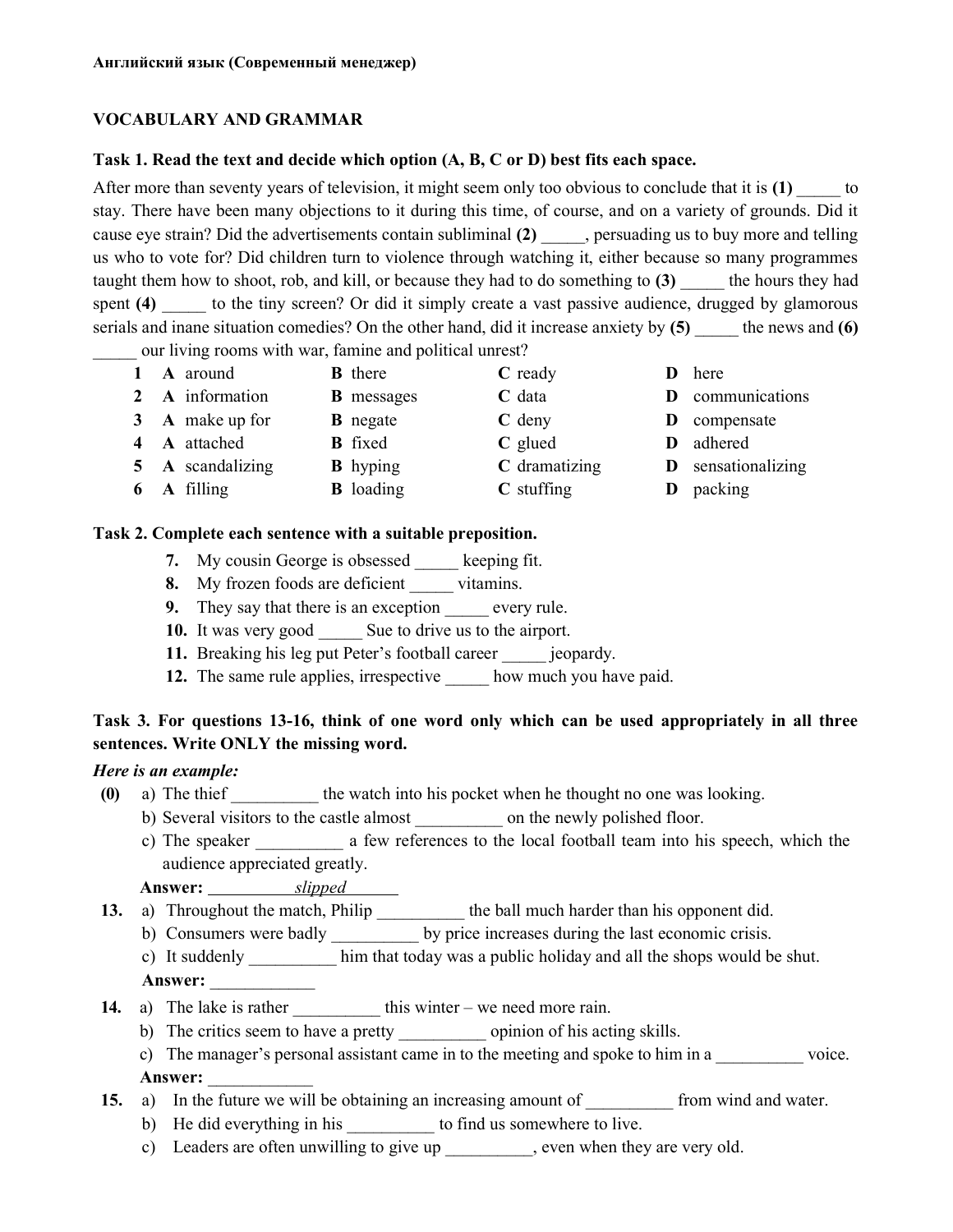Answer:

|  | 16. a) The book about wildlife in the Antarctic __________ me very deeply and I've been involved in<br>conversation issues ever since I read it. |                                                                                                                             |  |  |  |                                                                                                                                                                                                            |  |  |  |  |  |  |
|--|--------------------------------------------------------------------------------------------------------------------------------------------------|-----------------------------------------------------------------------------------------------------------------------------|--|--|--|------------------------------------------------------------------------------------------------------------------------------------------------------------------------------------------------------------|--|--|--|--|--|--|
|  |                                                                                                                                                  | development.                                                                                                                |  |  |  | b) The politician's speech _____________ on several topics, but he mainly talked about inner city                                                                                                          |  |  |  |  |  |  |
|  |                                                                                                                                                  | c) When Sally __________ the painting in the art gallery, all the alarms went off.                                          |  |  |  |                                                                                                                                                                                                            |  |  |  |  |  |  |
|  |                                                                                                                                                  | Answer:                                                                                                                     |  |  |  |                                                                                                                                                                                                            |  |  |  |  |  |  |
|  |                                                                                                                                                  | words, including the word given.                                                                                            |  |  |  | Task 4. For questions 17-20, complete the second sentence so that it has a similar meaning to the first<br>sentence, using the word given. Do not change the word given. You must use between TWO and FIVE |  |  |  |  |  |  |
|  |                                                                                                                                                  | Here is an example:                                                                                                         |  |  |  |                                                                                                                                                                                                            |  |  |  |  |  |  |
|  |                                                                                                                                                  | (0) Fernanda refused to wear her sister's old dress.                                                                        |  |  |  |                                                                                                                                                                                                            |  |  |  |  |  |  |
|  | <b>NOT</b><br>Fernanda said that <b>SHE WOULD NOT WEAR</b> her sister's old dress.                                                               |                                                                                                                             |  |  |  |                                                                                                                                                                                                            |  |  |  |  |  |  |
|  |                                                                                                                                                  |                                                                                                                             |  |  |  |                                                                                                                                                                                                            |  |  |  |  |  |  |
|  | <b>HAVE</b>                                                                                                                                      | 17. People believe that he escaped.                                                                                         |  |  |  |                                                                                                                                                                                                            |  |  |  |  |  |  |
|  |                                                                                                                                                  |                                                                                                                             |  |  |  |                                                                                                                                                                                                            |  |  |  |  |  |  |
|  |                                                                                                                                                  | 18. I was really pleased that I managed to pass the exam.<br><b>SUCCEEDED</b>                                               |  |  |  |                                                                                                                                                                                                            |  |  |  |  |  |  |
|  |                                                                                                                                                  |                                                                                                                             |  |  |  |                                                                                                                                                                                                            |  |  |  |  |  |  |
|  |                                                                                                                                                  | 19. Despite their thorough investigation of the case, the police didn't manage to catch the burglar.<br><b>INVESTIGATED</b> |  |  |  |                                                                                                                                                                                                            |  |  |  |  |  |  |
|  | burglar.                                                                                                                                         |                                                                                                                             |  |  |  |                                                                                                                                                                                                            |  |  |  |  |  |  |
|  | <b>TOO</b>                                                                                                                                       | 20. Even though we were not old enough, we managed to get into the night club.                                              |  |  |  |                                                                                                                                                                                                            |  |  |  |  |  |  |
|  |                                                                                                                                                  | night club.                                                                                                                 |  |  |  |                                                                                                                                                                                                            |  |  |  |  |  |  |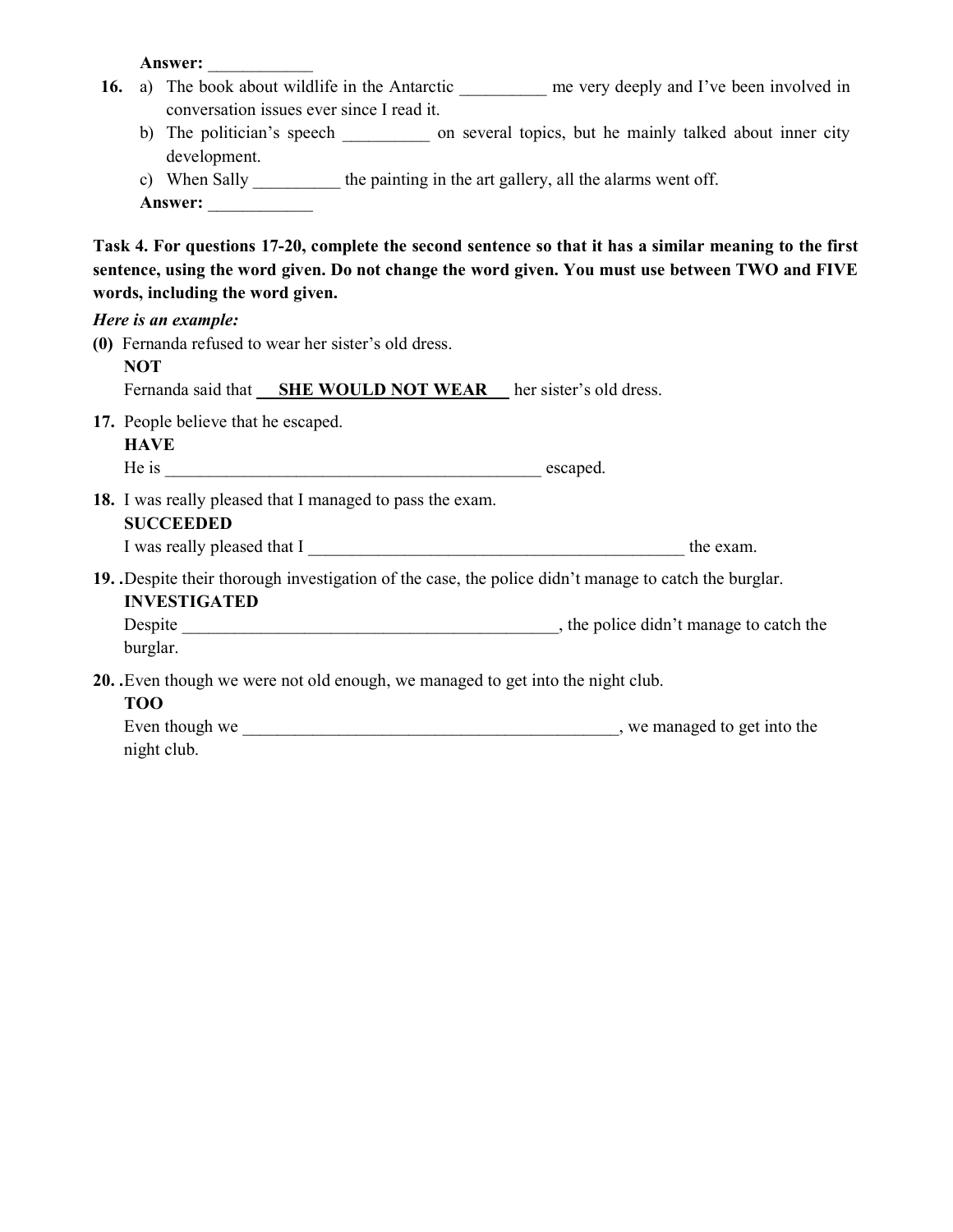#### READING

#### TEXT I

- You are going to read an article in which four people talk about going to the cinema.
- For questions 21-27, choose from the people (A-D).
- The people may be chosen more than once.

#### Which person

- 21 mentions feeling confused at the cinema?
- 22 was persuaded to see a film he didn't enjoy?
- 23 wishes he'd discovered his love of film earlier?
- 24 wanted to research something thoroughly?
- 25 hopes he will be able to turn his interest into a job?
- 26 regrets taking something for granted?
- 27 states a preference for film over other media?

## GOING TO THE CINEMA

Four people talk about their experiences of going to see films at the cinema.

#### A Jonathan

My family went to the cinema every Saturday when I was a child. My parents both worked long hours, so we didn't see much of each other during the week, and going to the local Picture Palace meant a great deal to all of us. The habit stayed with me as I got older, and although I'm a great reader, and a fan of the arts in general, nothing comes close to the feeling I get when I'm fully absorbed in a film. That's not to say I'll watch anything, in fact I'm very critical of bad movies, I saw something just recently I wanted to walk out of, but had to sit through it to the end as a good friend of mine had talked me into going, and was laughing all the way through. When he asked me afterwards what I'd thought about it, I had to choose my words carefully!

#### B Ivan

Even though I've always loved films, I never went to the cinema much when I was younger – I preferred watching TV with my friends. There used to be three cinemas in the town I grew up in, and I suppose I just thought they'd always be there. They're long gone, of course, replaced by blocks of flats, and now I wish I'd been more often. These days, the nearest cinema is half an hour's drive away from my home. I go as often as I can, because watching a film on a big screen is the only way to truly appreciate it, in my opinion. I took a film studies course in my first year at university, because I'd decided to learn about the cinema industry in depth, and at that time I thought I might like to become a producer myself one day. I'm actually working in the music industry now!

#### C Liam

My interest in films dates back to a visit to the cinema with my father when I was about nine. We didn't go very often, tending to watch things like nature documentaries on TV at home. He'd picked the film and thought I'd like it because it was a spy drama, which I did, even though I hadn't really got a clue what was going on. There was something wonderful about the sense of occasion, and the thrill of watching a film in a crowd of other people. I was hooked. It also turned out that one of the actors lived in the next street to us, and I'd often seen him in our neighbourhood. I'd never had a clue who he was before then and was very impressed. A few years later, I started writing a film blog, and I'd like to make a living as a film critic one day.

#### D Simon

My parents rarely went to the cinema, so it was only as a teenager that I started going to the cinema with my friends, and realised what I'd been missing. Sadly, I'll never make up for losing out on the magic of seeing things on the big screen as a young child, but have done my best to make up for it ever since! I got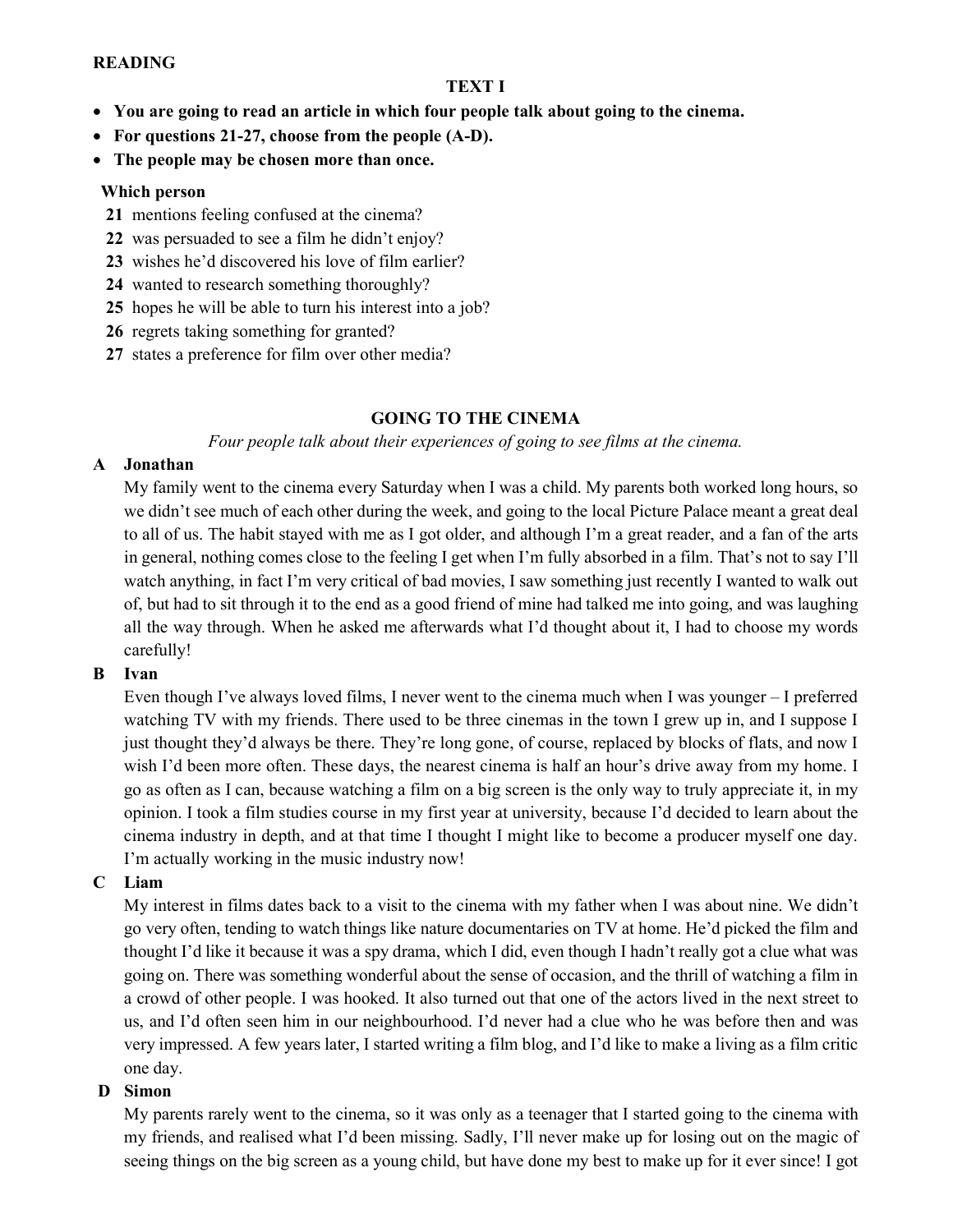a summer job in our local cinema, which I absolutely loved, because apart from selling tickets, I could see films for free. Then the manager asked me if I'd like to work at a week-long film festival in a neighbouring town. I met all sorts of amazing people with similar interests to mine, and a group of us ended up running our own independent film festival a few years later.

#### TEXT II

## Read the following article about a teenager who runs his own chocolate-making business. For each question (28-33), choose one letter (А, В, С or D).

Think teenagers, think couch potatoes eating pizzas out of the box or munching 99p burgers? Think again because there's a new teenager in town and he's on a chocolate-coated mission! Louis Barnett runs a rapidly-growing chocolate empire which counts among its customers the British supermarket chains Waitrose and Sainsbury's, as well as upmarket department stores in London, New York and as far away as Moscow. All this and Louis is still only eighteen.

But things weren't always that easy. Despite an IQ of 132, Louis dropped out of school when he was only eleven, frustrated and disheartened. 'It was terribly difficult for him,' his mother Mary explains. 'His handwriting was really bad and he struggled with spelling.' The problem was that Louis was, in his own words, 'dyslexic, dyspraxic and dyscalculic'. Nothing the school system had to offer made any sense to him.

So, with the help of his parents and a specialised tutor, Louis set about a vocational-based, home-study programme concentrating on the thing that he loved most: chocolate. 'I'd always been intrigued by it,' says Louis, who bought his first Belgian chocolates with his own pocket money when he was only nine. By the time he was thirteen he had already created his own line of specialist chocolates, a sample of which he sent to Waitrose head office.

'It was slightly bizarre,' admits Waitrose chocolate buyer, Greg Sehringer. 'One day a package arrived in reception addressed to the confectionary buyer. It spent a day or so in the post room before finding its way to me but as soon as I saw the product, I thought it was great. So we arranged to meet Louis and he arrived here a few days later – with his parents. We didn't expect **that**.' But don't think this is a case of pushy parents, Sehringer says. Louis did the talking.

The product Louis sent to Waitrose was a box made of chocolate. 'One Christmas I decided to make some chocolates for my family and friends to send as presents but when I looked into packaging I found that it was more expensive than the chocolate inside. So I thought, 'Why not make a chocolate box to put the chocolates in?' He then gained a qualification in chocolate making from the prestigious Zurich-based Callebaut Academy, the youngest person ever to do so. They in fact sponsored the rest of his chocolate-making education. His grandparents also helped out, lending him the money for a special chocolate temperatureregulating machine. Once he had that, Louis was off and running. By the age of sixteen he was selling chocolates to luxury department stores in both the UK and the USA. His company, called Chokolit because this is how Louis as a dyslexic spells chocolate, was very much on the map.

Louis calls himself an ethical chocolatier and includes pictures of endangered species on the packaging of his new range of palm oil-free chocolate bars, a percentage of the sales of which go to animal charities. Waitrose ordered 100,000 boxes of the bars in 2007 and Louis then had to move production from his parents' garage to a factory in the north of England. Louis still lives with his parents, both of whom work for his business, as does his girlfriend Sally, who is his PA. There have been a few problems finding the right staff, though, because some people are reluctant to take orders from a teenager.

As for dealing with the interest from the press and becoming a chocolate maker to the rich and famous, Louis is undaunted. 'What we've done so far is monumental,' he says, 'but I don't want to lose control of the business.' In fact, Louis is already thinking about how he can use the attention he is getting to encourage young people to get into cooking.